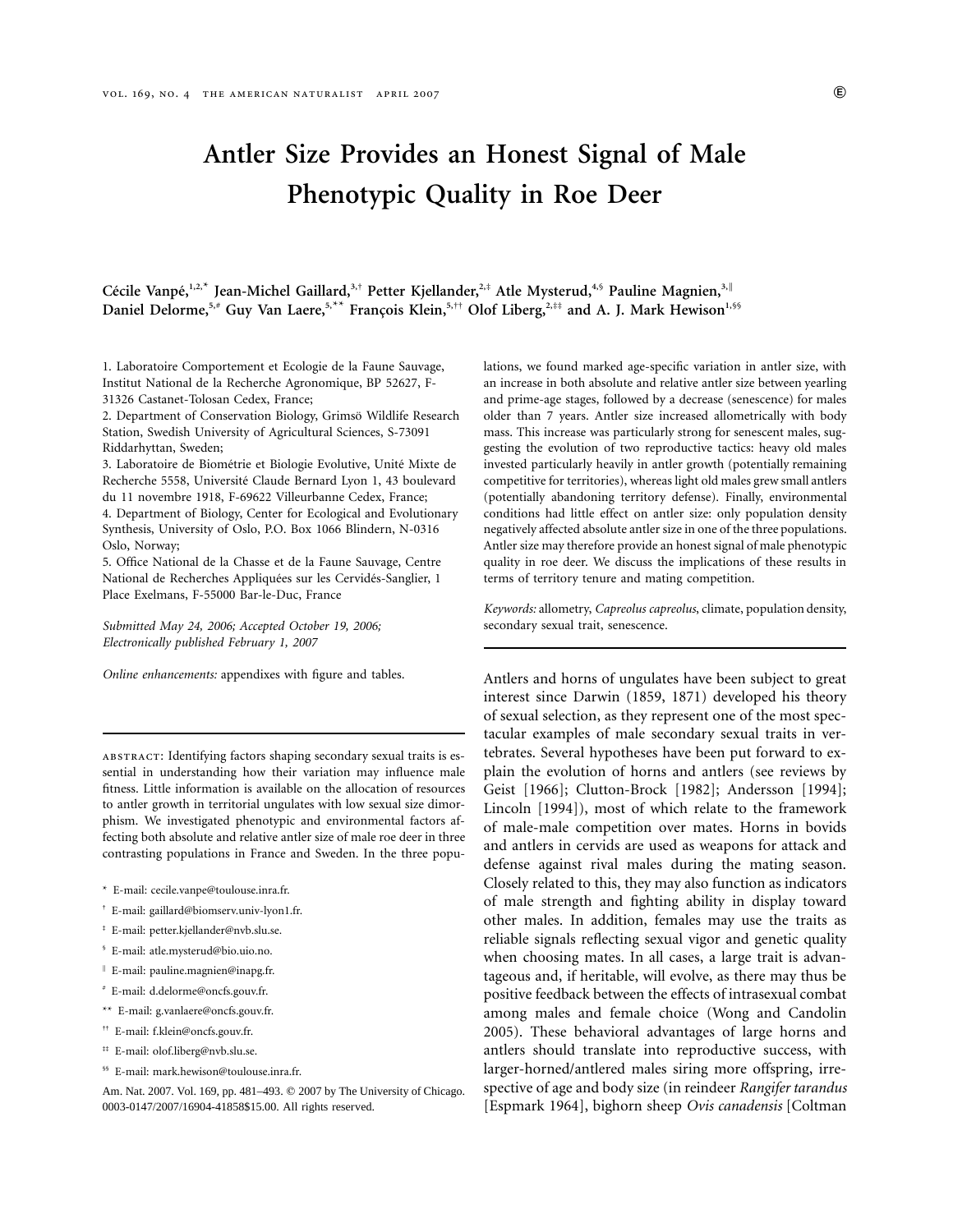et al. 2001], red deer *Cervus elaphus* [Kruuk et al. 2002], and Soay sheep *Ovis aries* [Preston et al. 2003]).

According to the conditional handicap theory (Zahavi 1977; Pomiankowski 1987; Iwasa et al. 1991), secondary sexual traits such as antlers, to serve as honest signals of male quality for choosy females, are expected to be strongly condition dependent and costly to produce and maintain, particularly for males in poor condition (e.g., Kotiaho 2000). While several studies have shown a correlation between antler size or shape and body size or mass (e.g., in roe deer *Capreolus capreolus* [Pélabon and Van Breukelen 1998] and red deer [Mysterud et al. 2005]), condition dependence has rarely been fully demonstrated (for a general review on sexual ornaments, see Cotton et al. 2004). There is also some evidence that antlers are costly sexual traits. Mohen et al. (1999) estimated that energy requirements for antler growth by moose (*Alces alces*) were half as much as energy requirements for summer fat and protein deposition. Hence, if we assume that antlers are honest quality traits, choosing a male with large weapons might lead to short-term direct benefits for females, such as access to good-quality territories, paternal care, or male sexual vigor (Price et al. 1993), or long-term indirect benefits, such as high genetic quality of offspring, to the extent that these benefits are heritable (Fisher-Zahavi's handicapped sexy son model, combining both Fisherian runaway and good-genes processes; Fisher 1915; Møller and Alatalo 1999; Eshel et al. 2000; Kokko et al. 2003). Recently, antler size in red deer stags has been shown to be heritable (Kruuk et al. 2002), positively related to the probability of becoming a harem holder in stags (Bartos and Bahbouh 2006), and positively related to relative testes size and sperm velocity (Malo et al. 2005). This suggests that antler size in red stags is an honest signal of male quality, which may be used by females to choose mates.

Identifying the factors shaping antler and horn size is therefore essential for a better understanding of how weapon size variation may influence male fitness in ungulates (Prichard et al. 1999), but studies of variation in secondary sexual traits are comparatively scarce. Previous studies have mainly focused on nonterritorial species with a high level of sexual size dimorphism (e.g., in moose [Solberg and Saether 1994], red deer [Schmidt et al. 2001; Mysterud et al. 2005], bighorn sheep [Festa-Bianchet et al. 2004], and reindeer [Weladji et al. 2005]). Few studies have investigated age-dependent variation in antler size in territorial species and/or in species with low sexual size dimorphism. Yet, these species are particularly interesting because they are expected to be only weakly polygynous, with reduced potential for sexual selection by male-male competition, compared to species with high sexual size dimorphism and harem-holding or lekking mating systems (e.g., Wade 1979; Andersson 1994), and the opportunity

for female mate choice may also be higher because females have greater, unimpeded access to assess either the male or his territory (Min 1997).

In this study, we therefore analyzed variation of antler size in roe deer, a medium-sized territorial deer with a low level of sexual size dimorphism (Andersen et al. 1998), using individual-based long-term data of known-age males from three contrasting populations. We analyzed how male age, population density, climate, habitat quality, and resource abundance influenced absolute and relative antler size (i.e., before and after controlling for the allometric relationship between antler size and body mass, respectively) to test the following predictions.

1. *Age-specific changes of absolute and relative antler size*. Age is known to structure markedly most life-history traits of vertebrate populations (Charlesworth 1994). In large mammals, three main life cycle stages are generally recognized: a juvenile stage, a prime-age stage, and a senescent stage (Gaillard et al. 2000). Individual performance typically peaks during the prime-age stage (for reviews on birds and large herbivores, respectively, see Bennett and Owens 2002; Gaillard et al. 2000), as reported for survival (e.g., Caughley 1966; Loison et al. 1999) but also for antler size (e.g., in red deer; Mysterud et al. 2005). We therefore expected to find larger antlers in prime-age males than in younger and older males (prediction 1*a*). While senescence (i.e., a decline in performance with increasing age) has been documented in several large herbivores for body mass (e.g., on red deer; Mysterud et al. 2001), reproduction (e.g., on moose; Ericsson et al. 2001), and survival (for a review, see Gaillard et al. 2003*b*), clear evidence of senescence in sexually selected traits such as antler size or horn growth are comparatively scarce (but see in ibex *Capra ibex* [Von Hardenberg et al. 2004], moose [Saether and Haagenrud 1985], and red deer [Mysterud et al. 2005]). We therefore tested for senescence in antler size in roe deer (prediction 1*b*). Because large, costly traits can be physiologically afforded only by individuals of superior condition, we expected antler size to be strongly condition dependent (e.g., Andersson 1994; Mysterud et al. 2005), predicting a positive allometric relationship between antler size and body mass (prediction 1*c*; e.g., Huxley 1931).

2. *Responses of absolute and relative antler size to environmental factors*. Because antlers are cast and regrown each year and are costly to produce, we should expect a strong relationship between energy allocation to antler growth and current environmental conditions (Andersson 1994). Several studies of ungulates have reported a negative effect of increasing population density and harsh climatic conditions on antler size or horn growth (e.g., in whitetailed deer *Odocoileus virginianus* [Ashley et al. 1998], bighorn sheep [Jorgenson et al. 1998], red deer [Schmidt et al. 2001; Mysterud et al. 2005], and roe deer [Pélabon and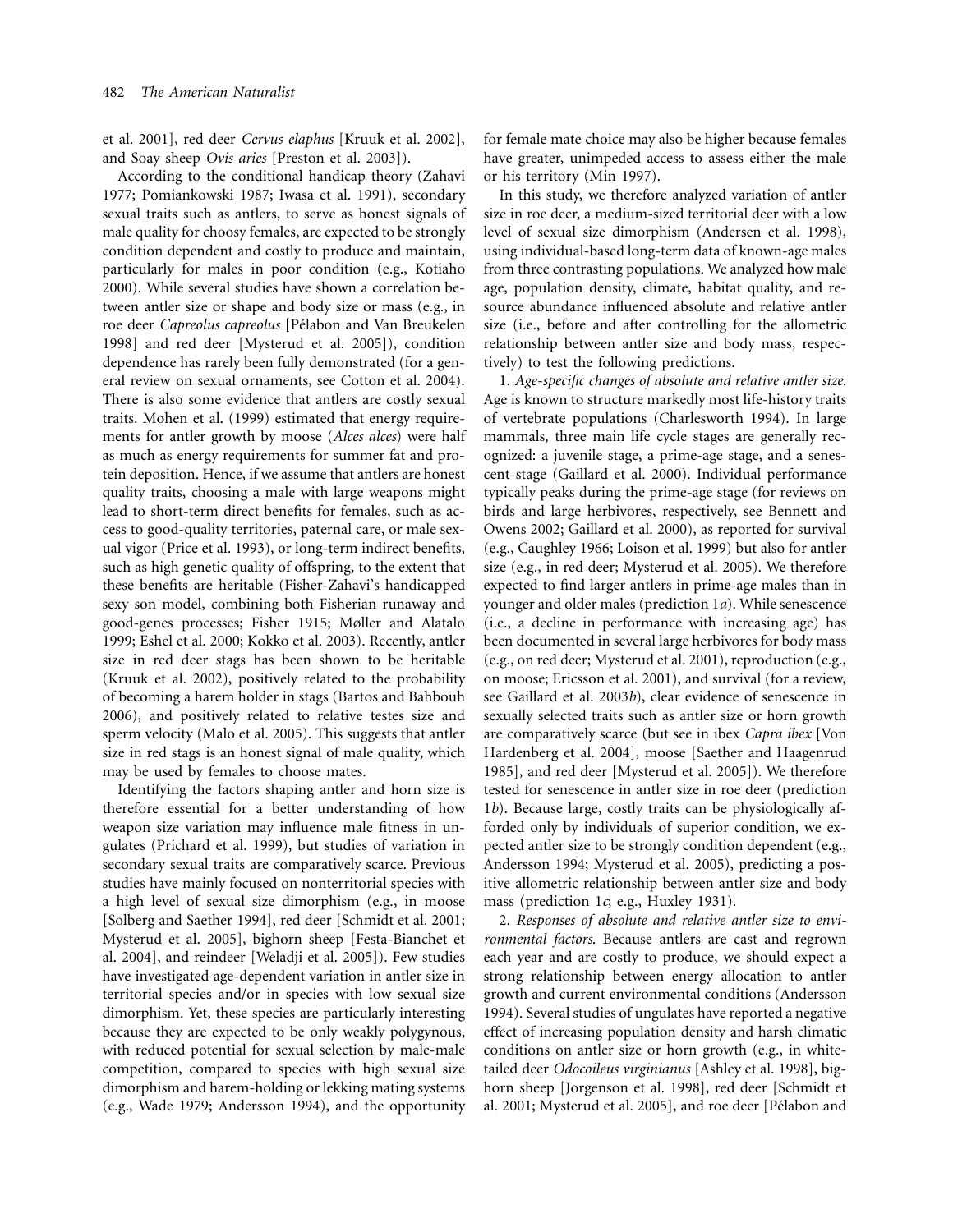Van Breukelen 1998]). These effects may reflect the impact of environmental factors on overall body size or, alternatively, their impact on energy allocation to antler growth. Few studies have distinguished between these two possibilities (but see in red deer; Mysterud et al. 2005). We investigated the effects of environmental conditions on antler size, predicting that both absolute and relative antler size should decrease under harsh conditions, that is, with increasing population density (prediction 2*a*) and summer dryness (prediction 2*b*). The negative effects of harsh environmental conditions on antler size or horn growth are commonly interpreted as resulting from decreased forage availability and quality (e.g., Skogland 1983; Fowler 1987; Weladji et al. 2005). Several studies have demonstrated a direct relationship between antler size or horn growth and food quantity or quality (e.g., Schmid 1955), but these studies have been commonly based on experimental manipulation of food (but see Festa-Bianchet et al. 2004), which may not replicate food stress typical of natural conditions (see Cotton et al. 2004; Putman and Staines 2004). Here, we investigated the influence of spatiotemporal variation in habitat quality on antler size by looking at the effects of natural variations in acorn mast abundance and habitat quality. We expected to find larger antlers, in both absolute and relative terms, in favorable years when acorn mast production was high (prediction 2*c*) and in the richest habitats (prediction 2*d*).

# **Material and Methods**

#### *Study Species*

The European roe deer is a small-sized cervid (adults weigh about 20–30 kg) with low sexual size dimorphism (males are less than 10% heavier than females; Andersen et al. 1998). In this species, only males carry antlers, and in contrast to most other deer species, male roe deer grow antlers during the winter (i.e., during the period of food restriction), mainly from December to early March. The antler cycle is controlled mainly by testosterone secretions (Sempéré 1982), and males are territorial from early spring to the end of the rut (late August–early September). While buck kids first develop a small button on top of their pedicle before growing small antlers at 1 year old, classically with two spikes, subadult and adult bucks usually develop a four-point and five-point/six-point head, respectively. However, there are large individual differences in antler size and shape, even within an age class, and antler size is generally considered as an unreliable indicator of age (e.g., Prior 2000).

## *Study Sites and Roe Deer Populations*

We used data from three contrasting populations of European roe deer: Chizé, a 2,614-ha enclosed forest located in western France (46°06'N, 0°26'W); Trois Fontaines, a 1,360-ha enclosed forest located in eastern France (48°43'N, 2°61'E); and Bogesund, a 2,600-ha area of fragmented habitat (with 65% forest) located in the central eastern part of Sweden (59°23'N, 18°15'E). While Chizé has a temperate oceanic climate, with mild winters and hot and dry summers, and Trois Fontaines has a continental climate characterized by moderately severe winters, with low temperatures and rainy summers (Gaillard et al. 1997), Bogesund has a continental climate under the influence of the Baltic Sea, with relatively harsh snowy winters and mild and dry summers (Kjellander 2000). More details can be found in articles by Gaillard et al. (1997) and Kjellander et al. (2006). The three populations have been monitored for more than 16 years on the basis of annual capture-mark-recapture sessions involving knownage animals. Because a high proportion of roe deer were marked each year in all three sites, reliable estimates of annual population size were available (for Chize´ and Trois Fontaines, see Gaillard et al. 2003*c*; for Bogesund, see Kjellander 2000). Experimental manipulation of density through hunting and/or removals took place in all three study areas, so marked between-year differences occurred in population density (see fig. B1 in the online edition of the *American Naturalist*; for further details, see Gaillard et al. 1993, 2003*c*; Kjellander 2000; Kjellander et al. 2006).

# *Morphometric Measurements*

We used data from annual winter captures (January– March) in each site. Antler length was measured to the nearest 0.5 cm along the external side of the main beam, from the base of the antler to the top of the main beam. When both antlers were measured, the average length was retained. Measurements from cleaned antlers were removed from the analyses ( $N = 124$  at Chizé and  $N =$ 96 at Trois Fontaines) so that we considered only antlers still in velvet (i.e., still growing). Antler length was considered as a proxy for antler size. Note that strong allometric relationships generally occur among morphometric traits; hence, antler length is expected to reliably index antler size. We used body mass (measured to the nearest 0.1 kg) to assess relative antler size. Note that roe deer are income breeders with few fat reserves (see Andersen et al. 2000); hence, body mass has been reported to be a better measure of phenotypic quality than body condition (Toïgo et al. 2006).

When an individual was caught more than once in a given year, only the latest measures of antler length and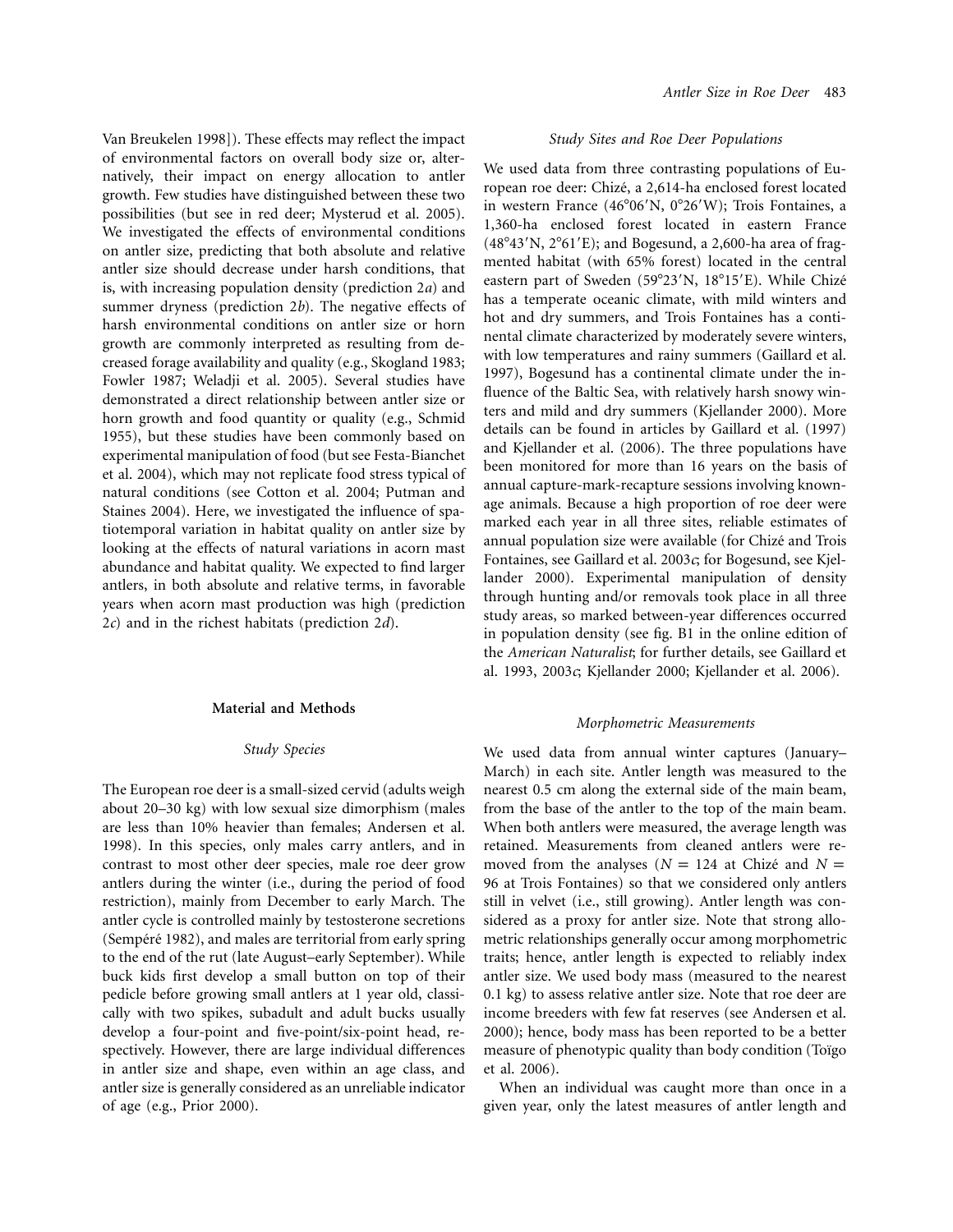body mass were used. All roe deer included in our analyses were first caught within their first year of life, when tooth eruption patterns enable young-of-the-year and older animals to be discriminated without error (Flerov 1952). The analyses included 451 measurements of 216 roe deer at Chizé, 271 measurements of 158 roe deer at Trois Fontaines, and 130 measurements of 56 roe deer at Bogesund.

## *Climatic Data*

We obtained meteorological data from Météo France and from the Swedish Meteorological and Hydrological Institute. We calculated a monthly Gaussen (1954) summer hydric index (June–August) as the amount of precipitation minus twice the mean temperature (for previous applications to ungulates, see Gaillard et al. 1997; Garel et al. 2004; Toïgo et al. 2006). This index has been widely used in plant biogeography and climatology (e.g., Walter and Lieth 1960) because of the strong correspondence with plant distributions. The hydric index measures the water available for vegetation (Dajoz 1973), and the summer hydric index is known to influence the duration of green forage, as well as its quality (Becker et al. 1994). We calculated a yearly summer hydric index as the average of the monthly indexes for June, July, and August. The summer hydric index of the year *i* was expected to affect antler growth from January to March of the year  $i + 1$ . We did not use measures of winter climate in the present analyses because we did not find any effect of winter conditions on various roe deer life-history traits in previous work (for Chize´ and Trois Fontaines, see Gaillard et al. 1996; for Chize´ and Bogesund, see Kjellander et al. 2006) or on roe deer antler size in preliminary analyses of the present data at Bogesund.

#### *Resource Availability and Habitat Quality*

Acorn mast production was recorded by a commercial seedling producer (Svenska Skogsplantor AB) at several different locations in southern Sweden but not at Bogesund itself. However, mast years occur concomitantly across the entire Swedish range of oak (G. Hamilton, Swedish National Board of Forestry, unpublished data). From the recorded data, we distinguished two types of mast years: in poor years, mast harvest varied between 0 and 500 kg, while in true mast years, it varied between 1.5 and 4 t (Kjellander et al. 2006). The effect of acorn mast years on antler size at Bogesund was investigated by fitting this parameter as a two-modality factor (poor vs. true mast year) in the models. A positive effect of mast on fawn body mass has been previously reported at Bogesund (Kjellander et al. 2006).

At Chizé, we distinguished two main habitats of con-

trasting quality within the reserve (see, e.g., Pettorelli et al. 2005). The northern area is covered by a 1,397-ha oak forest in which the preferred food plants of roe deer in spring and summer occur more frequently and have a higher nitrogen content than in the southern part of the reserve, which is covered by a 1,143-ha limestone beech forest (Pettorelli et al. 2001). We therefore included habitat quality at Chizé as a two-modality factor (poor vs. rich) in the models. To attribute a habitat type to each roe deer captured, we used its capture site (for further details, see Pettorelli et al. 2003). Adult roe deer living in forests in continental Europe are highly sedentary (Strandgaard 1972; Pettorelli et al. 2003), so we can reliably assume that individuals were captured in the habitat type where they lived at this scale. Habitat quality has been previously shown to affect several life-history traits at Chizé (Pettorelli et al. 2001, 2002, 2003).

#### *Statistical Analyses*

Because the antler size measurements were taken during the period of antler growth and because we considered only antlers still growing, we first controlled for capture date (as the Julian date, with January 1 as day 1) by adjusting antler size to February 14 (i.e., the median date of the whole capture period) in the three sites. Although antler growth is a nonlinear process (Goss 1983; for roe deer, see Rörig 1908), in this study, data collection was restricted to a quite short period of time for which the relationship between antler length and date was well described by a linear model (correlation between residuals from linear models and residuals obtained including a quadratic function; Bogesund  $R^2 = 0.996$ ; Chizé  $R^2 =$ 0.966; Trois Fontaines  $R^2 = 0.937$ ). We did not adjust body mass to a standard date at Bogesund and Trois Fontaines because we did not find any significant change of body mass with Julian date (common slope of the linear regression between body mass and Julian date  $\pm$  SE =  $-0.0014 \pm 0.0134$ ,  $t = -0.107$ ,  $P = .92$  and  $0.0030 \pm 0.0030$ 0.0087,  $t = 0.348$ ,  $P = .73$ , for Bogesund and Trois Fontaines, respectively). Such an adjustment was necessary, however, at Chizé (slope =  $-0.0248 \pm 0.0073$ ,  $t =$  $-3.413$ ,  $P < 10^{-3}$ ). The standardized measures of antler size and body mass were ln transformed to fit homoscedasticity requirements.

We used linear models to assess the factors influencing antler size. The mean number of measures per individual  $(\pm SD)$  was  $2.08 \pm 1.60$  (range = 1–9) at Chizé,  $1.72 \pm 1.06$  (range = 1–6) at Trois Fontaines, and  $2.32 \pm 1.25$  (range = 1–6) at Bogesund. To control for repeated measures of the same individuals over the study period, male identity was entered as a random factor in mixed models. While fitting random effects may be prob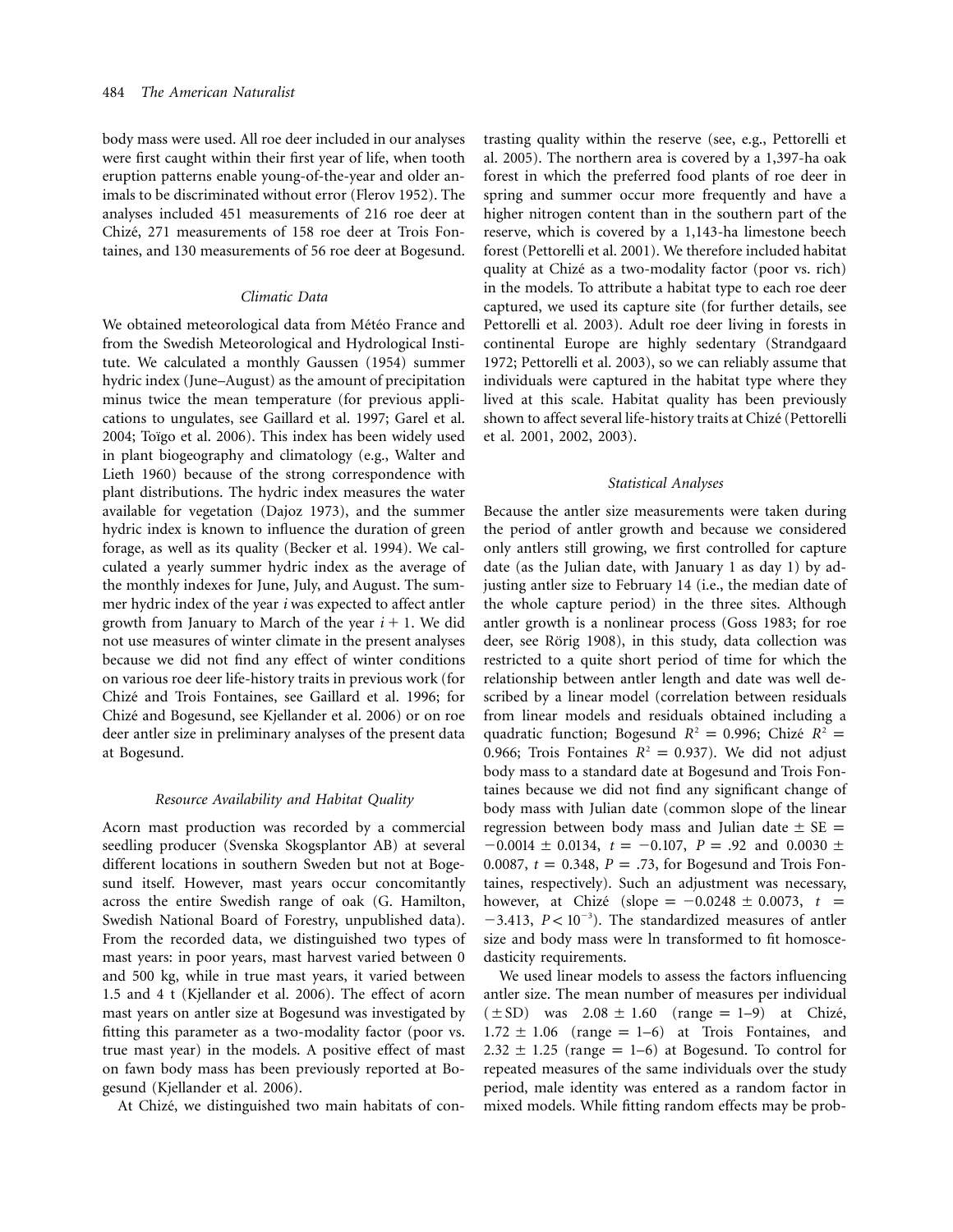lematic when only one measure is available for some individuals (see Crawley 2002), it was not a problem in our case because we fitted random effects only on the intercept, not on the slope. To check this empirically, we redid the analysis, excluding individuals for which we had only one measure. Because we obtained nearly identical results, we chose to present the analysis of the full data set here. Model selection was performed using the Akaike Information Criterion (AIC), as recommended by Burnham and Anderson (2002). A smaller AIC value corresponds to a better fit of the model to the data (i.e., the best compromise between accuracy and precision). However, when the difference between AIC values of two competing models was less than 2, we used the criterion of parsimony, selecting the simpler of the two models (Burnham and Anderson 2002). We used a backward procedure by fitting first the more complicated model, then removing interactions, and, last, removing the main effects of factors. All the analyses were performed using the R 2.2.1 statistical package (R Development Core Team 2004). We used the "lme" function (included in the "nlme" R package) for fitting mixedeffects models (Pinheiro and Bates 2000), using the maximum likelihood estimation procedure.

We first fitted several age-dependent models (for details, see table A1) to determine the pattern of age-specific changes of antler size. We then determined the allometric relationship between antler size and body mass by testing the effect of body mass, population, and age on antler size, as well as all their two-way and three-way interactions. For comparisons among populations, we restricted the analysis to a common range of body mass (i.e., ln-transformed values from 2.94 to 3.47;  $N = 436$  at Chizé,  $N = 271$  at Trois Fontaines, and  $N = 117$  at Bogesund). For each age class within each population, we then estimated (i) the annual mean absolute antler size and (ii) the annual mean of the residuals from the selected allometric model as a measure of relative antler size. We investigated the effects of environmental variables on agespecific variation across years in both absolute and relative antler size in each site. At Chizé and Trois Fontaines, we tested the main effects of age (three age classes), population density (estimated in March–April of the year of antler growth), and the summer hydric index (of the previous year), as well as their two-way and three-way interactions. At Bogesund, for both yearlings and prime-age males (senescent males were eliminated because of low sample size; for details, see table C1 in the online edition of the *American Naturalist*), we tested the main effects of population density, the summer hydric index, and acorn mast abundance (of the previous autumn), as well as their two-way and three-way interactions. To be able to compare the effects of these three factors among and between populations, we standardized all the environmental variables

within each population so that they had a mean of 1 and a standard deviation of 1. The summer hydric index and population density were not correlated at Chizé  $(r =$ 0.186,  $P = .18$  or Bogesund ( $r = -0.031$ ,  $P = .45$ ). However, a negative correlation between the summer hydric index and population density occurred at Trois Fontaines  $(r = -0.45, P = .01)$ , which may complicate interpretation if both variables appear in the selected model. Finally, we tested the influence of habitat quality on antler size at Chizé by comparing the selected age-specific model with and without the additional effect of habitat quality. The details concerning model selection for environmental effects are provided in table C2 in the online edition of the *American Naturalist*.

#### **Results**

#### *Antler Growth Models*

Antler growth was investigated in each of the three sites from the beginning of January to the end of March. The linear model selected to standardize antler size data explained 4.2%, 34.1%, and 43.5% of the variation in antler size at Chizé, Trois Fontaines, and Bogesund, respectively. The low value for Chizé was expected because the data collection period occurred toward the end of antler growth in this population, when antler size no longer increased over time. Indeed, antler size increased over the winter capture period with different speed among sites. Growth rate was five times lower at Chizé (mean  $\pm$  SE = 0.4  $\pm$ 0.1 mm/day; fig. 1) than at Bogesund and Trois Fontaines, which had similar growth rates  $(2.1 \pm 0.2 \text{ and } 2.0 \pm 0.2 \text{)}$ mm/day, respectively). However, standardized antler size on February 14 was much higher at Chizé (mean  $\pm$  $SE = 195.6 \pm 1.4$  mm) and Trois Fontaines (199.6  $\pm$ 2.7 mm) than at Bogesund ( $98.6 \pm 4.1$  mm).

#### *Age-Specific Variations in Absolute Antler Size*

A three-age-class model best accounted for age-specific changes of standardized antler size in all three study populations (see table A1). Antler size increased from yearlings to prime-age males, peaked for prime-age males, and then decreased in senescent males (fig. 2), as predicted in prediction 1*a*. We therefore detected a general senescence process in roe deer antler size in all populations, from 8 years onward, as predicted in prediction 1*b*. However, the magnitude of senescence markedly differed among populations. Between prime-age and senescent stages, absolute antler size decreased by only 6.1% at Chize´ but by 23.2% and 46.0% at Trois Fontaines and Bogesund, respectively. Indeed, while senescent males had larger antlers than year-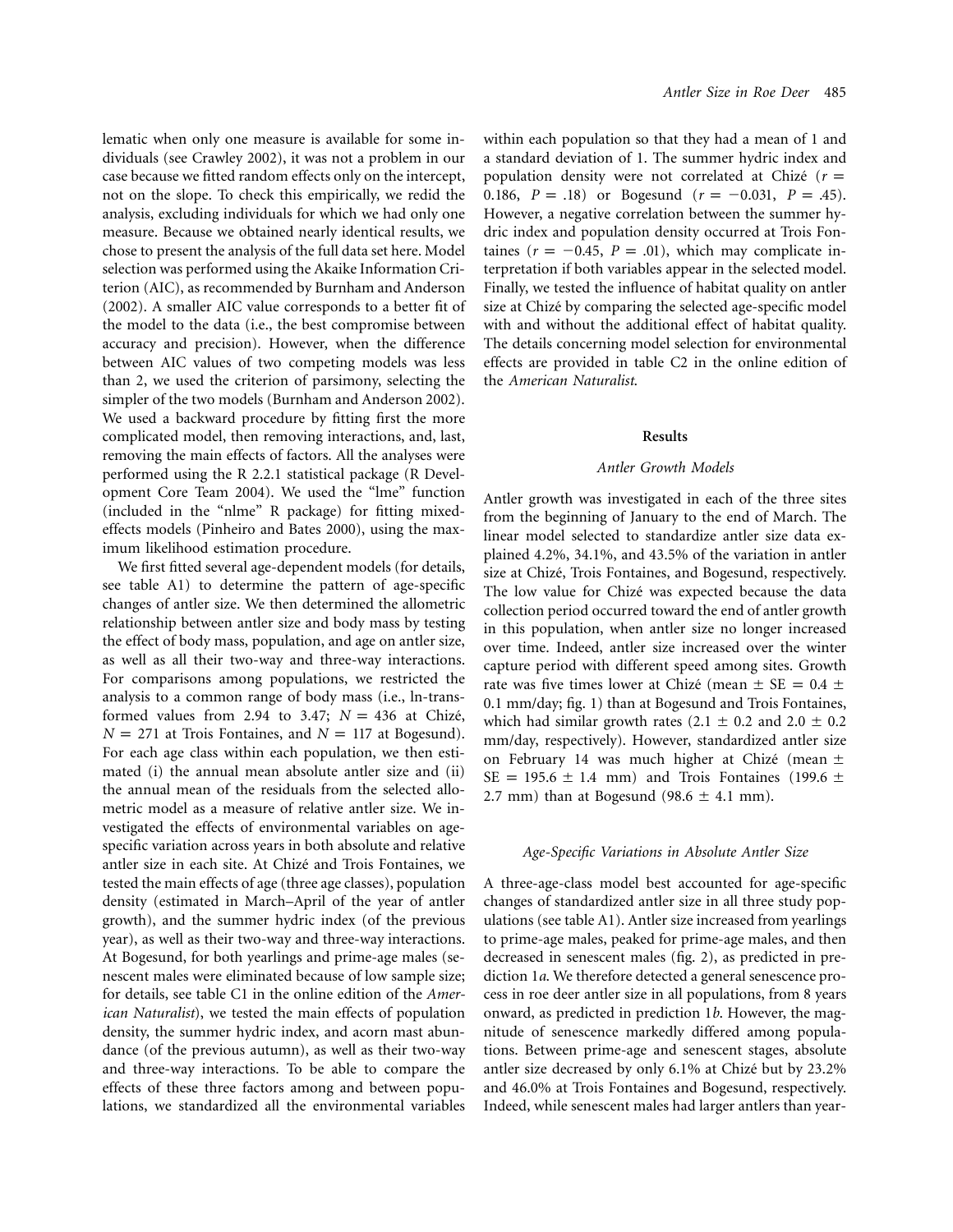

**Figure 1:** Antler growth models at Chize´ (*crosses*, *gray line*), Trois Fontaines (*circles*, *black line*), and Bogesund (*diamonds*, *dashed line*).

lings at Chizé, they had shorter ones at Trois Fontaines and Bogesund (fig. 2).

yearlings and prime-age males, but the antlers of the heaviest senescent males were of similar size to those of primeage males.

#### *Allometric Variation in Antler Size*

The best model describing allometric variation in antler size was the full model ( $AIC = 44.80$  vs. 65.86 when removing the population  $\times$  age class  $\times$  body mass threeway interaction), which included the effects of body mass, age (three age classes), and population, as well as all their two-way and three-way interactions. As predicted (prediction 1*a*), within a given population, prime-age males had larger antlers for a given body mass than did yearlings and senescent males (fig. 3). In addition, as predicted (prediction 1*c*), a positive allometric relationship occurred between antler size and body mass in the three sites and for all age classes (fig. 3).

Within a given population, the slope of the allometric relationship did not differ between prime-age males and yearlings in all three populations ( $t = 0.218$ ,  $P = .83$  at Chizé;  $t = 0.275$ ,  $P = .78$  at Trois Fontaines; and  $t =$  $-0.614$ ,  $P = .54$  at Bogesund; fig. 3). However, interestingly, antler size at Bogesund increased significantly more strongly with increasing body mass in senescent males than in younger males (mean slope difference  $\pm$  SE between senescent males and yearlings:  $5.052 \pm 1.025$ ,  $t = 4.930$ ,  $P < 10^{-4}$ ; between senescent males and prime-age males: 5.351  $\pm$  0.975,  $t = 5.487$ ,  $P < 10^{-4}$ ; fig. 3). Although not significant, the same trend occurred at both Chizé (mean slope difference  $\pm$  SE between senescent males and yearlings:  $0.253 \pm 0.372$ ,  $t = 0.680$ ,  $P = .50$ ; fig. 3) and Trois Fontaines  $(1.077 \pm 0.611, t = 1.763, P = .08; fig. 3)$ . That is, light senescent males had smaller antlers than both

# *Effects of Environmental Conditions on Antler Size*

At Chizé, the best model accounted for 40% of the variation in absolute antler size across years and included the additive effects of age (three age classes), the summer hydric index, and population density, as well as the two-way interaction between age and the hydric index  $(AIC =$  $-147.3$  vs.  $-144.9$  for the same model without the twoway interaction; see table C2). Age accounted for 27.5% and environmental drivers for 12.4% of the variance (including 6.7% by population density). Antler size significantly decreased with increasing population density (as expected in prediction 2*a*) to the same degree for all age classes (slope  $\pm$  SE = -0.02  $\pm$  0.01,  $t = -2.36$ ,  $P =$ .02; table 1). The effect of the summer hydric index on absolute antler size was slight and age specific, that is, a nonsignificant negative trend in yearlings (slope  $\pm$  $SE = -0.03 \pm 0.02$ ,  $t = 1.76$ ,  $P = .08$ ; table 1) and no effect in prime-age and senescent males (slope  $\pm$  SE =  $0.0009 \pm 0.016$ ,  $t = 0.58$ ,  $P > 0.1$  and  $0.03 \pm 0.02$ ,  $t =$ 1.64,  $P > 1$ , respectively; table 1), contrary to prediction 2*b*. Finally, the additive effect of the habitat factor  $( AIC = -423.6 )$  did not improve the selected model at Chizé (three age classes;  $AIC = -431.9$ ). Hence, contrary to our prediction 2*d*, individual habitat quality did not affect absolute antler size at Chizé. By comparing the retained model ( $AIC = -147.3$ ) with the retained model plus an additive effect of year (fitted as a factor;  $AIC =$ -144.5), we estimated that the proportion of annual var-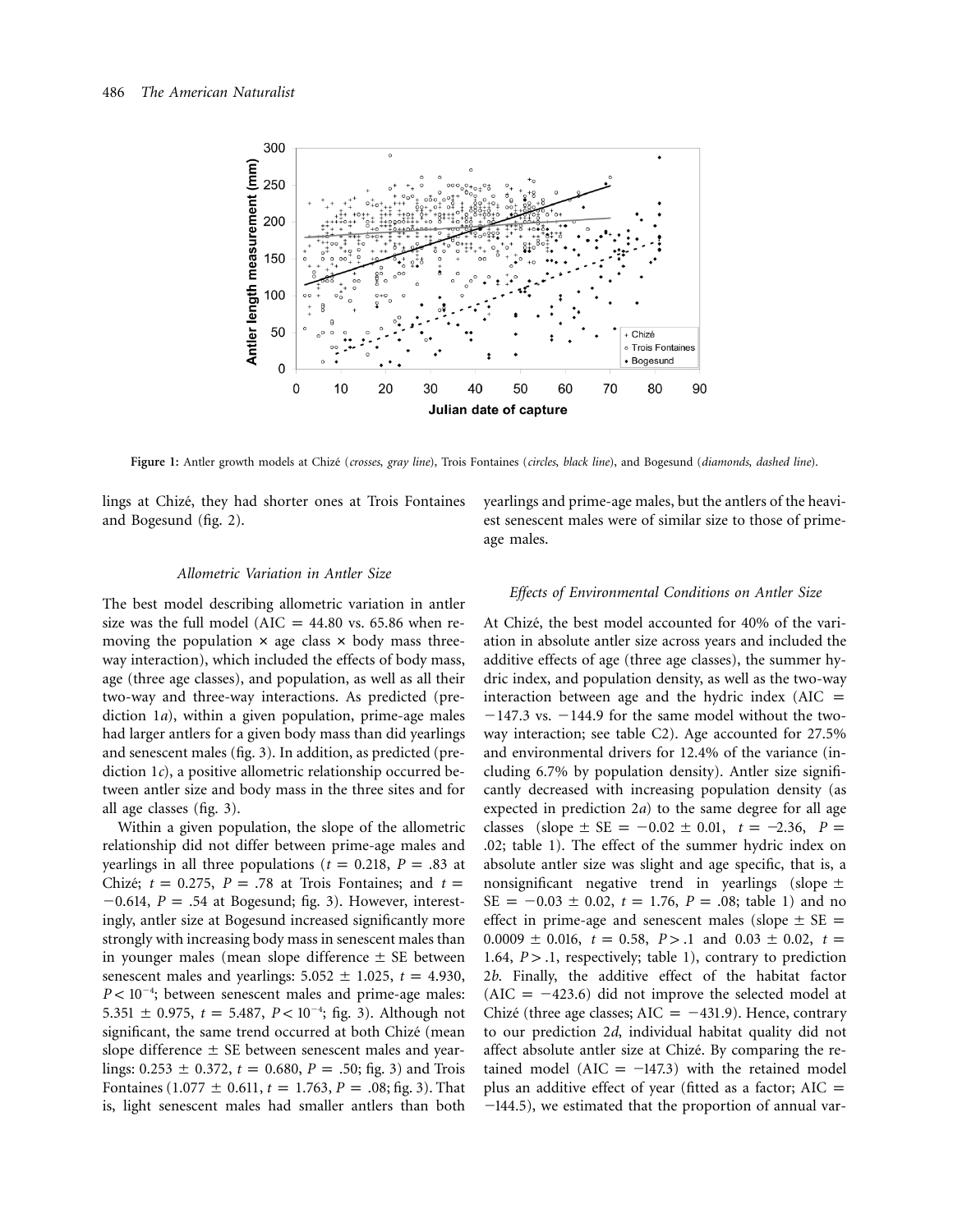

**Figure 2:** Differences of mean ln-transformed antler size (in mm) between yearlings (*YG*), prime-age males (*PA*), and senescent males (*SN*) in the three studied populations at Chizé, Trois Fontaines, and Bogesund. Estimates are based on the model with three age classes that was selected in each population. Error bars represent standard errors of the estimates.

iation in absolute antler size accounted for by the environmental drivers (12.4%) was lower than the proportion that remained unexplained (28.1%).

At Trois Fontaines, the best model explaining annual variation in absolute antler size was the constant model without any effect of environmental factors (see table C2). Hence, contrary to predictions 2*a* and 2*b*, neither population density nor the summer hydric index influenced absolute antler size. Similarly, at Bogesund, for both yearlings and prime-age males, the best model accounting for annual variation in absolute antler size was the constant model without any effect of environmental factors (see table C2). Hence, contrary to predictions 2*a*, 2*b*, and 2*c*, the summer hydric index, population density, and acorn mast abundance did not influence absolute antler size at Bogesund.

The best models explaining variation in relative antler size across years at Chizé, Trois Fontaines, and Bogesund were the constant models without any effect of environmental factors, except for prime-age males at Bogesund, where the best model accounted for 43% of the annual variation in relative antler size and included the effect of population density only (AIC =  $-12.5$  vs.  $-8.4$  for the constant model; see table C2). Thus, contrary to predictions 2*b*, 2*c*, and 2*d*, the hydric index, acorn mast abundance, and the habitat quality had no effect on relative antler size in all three populations. There was also little support for prediction 2*a* because at Chizé, Trois Fontaines, and Bogesund, for yearlings, relative antler size was not affected by population density, although relative antler size did decrease with increasing density at Bogesund for prime-age males (slope  $\pm$  SE = -0.11  $\pm$  0.04, t =  $-2.58, P = .03$ ).

#### **Discussion**

Our results indicate that changes in age and body mass were more influential than changes in environmental factors in shaping the variation observed in roe deer antler size in all the three populations we studied, as expected in general for deer (e.g., Clutton-Brock 1982; Andersson 1994). In accordance with our prediction 1*a*, prime-age males had larger antlers and allocated more energy to antler growth than yearling and senescent males. These results provide support for the mating strategy–effort hypothesis (Yoccoz et al. 2002), which predicts that reproductive effort peaks in prime-age males, because they are most often harem holders or territory owners, compared to young and senescent males. Our results are also in agreement with prediction 1*b* because males from 8 years of age onward grew smaller antlers than prime-age males, demonstrating, for the first time, clear evidence of senescence in antler size of roe deer. Previous studies have been unable to document this phenomenon because of the lack of data from known-age animals (e.g., Pélabon and Van Breukelen 1998), given the large errors obtained when aging roe deer from tooth wear (see Hewison et al. 1999). A similar decrease of absolute antler size in old males has previously been reported in dimorphic species of large herbivores such as moose (Saether and Haagenrud 1985), white-tailed deer (Scribner et al. 1989), and red deer (Mysterud et al. 2005), although not consistently (in red deer, see, e.g.,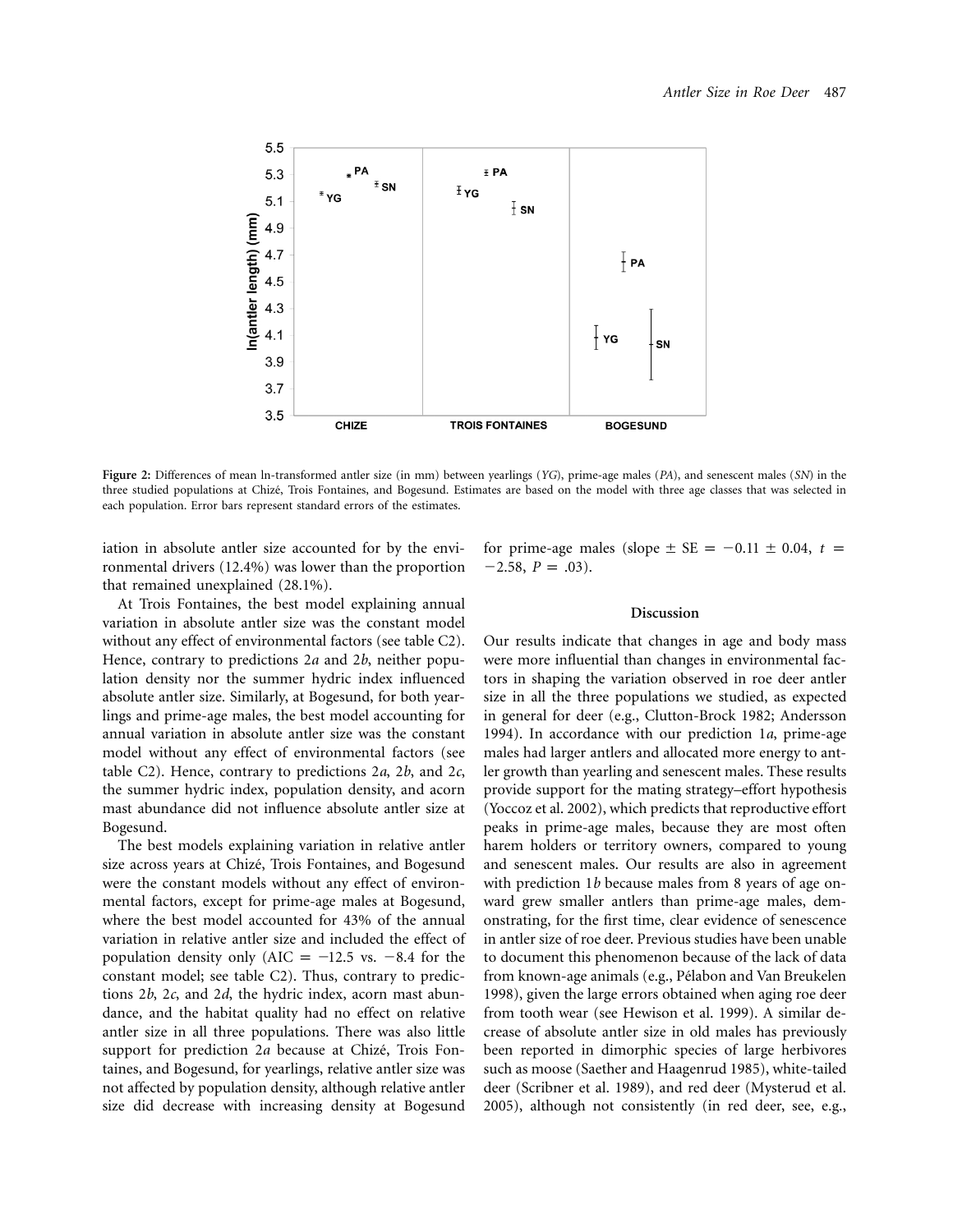

**Figure 3:** Allometric relationships between ln-transformed antler size (in mm) and ln-transformed body mass (in kg) in yearlings (*crosses*, *gray line*), prime-age males (*circles*, *dashed line*), and senescent males (*squares*, solid line) in the three studied populations at Chizé, Trois Fontaines, and Bogesund.

Kruuk et al. 2002). Interestingly, the onset of senescence in antler size of roe deer occurs at the same time as the onset of senescence in survival rate (Gaillard et al. 1993, 2004), suggesting that antler size may be an honest signal of male health and quality. In line with prediction 1*c*, we also found that antler size increased with increasing body mass in all the three populations and for all age classes. This suggests that antler size in roe deer is condition dependent because only the heavy males can afford long, costly antlers. Finally, contrary to predictions 2*a*, 2*b*, 2*c*, and 2*d*, our results suggest that environmental variables have little influence on antler size. Of the tested environmental variables, only population density had any significant influence on antler size. The absence of an effect of climate on antler size might be due to the low variation in conditions, notably at Bogesund, and/or the lack of food stress related to harsh climatic conditions over the study period.

While these results underline the general importance of age and body mass over environmental factors for determining roe buck antler size, comparison of the three contrasting populations highlights some further interesting patterns. First, standardized antler size (on February 14) was much higher at Chizé and Trois Fontaines than at Bogesund, while antler growth rate was much lower at Chize´ than at Trois Fontaines and Bogesund. This is because data collection occurred toward the end of the antler growth period at Chizé, while it occurred in the middle and at the beginning of antler growth at Trois Fontaines and Bogesund, respectively. These results highlight the contrasting phenology in antler growth between the three populations. In the more southerly French populations, antler growth occurs earlier than at Bogesund, presumably linked to the earlier onset of spring and the territorial and sexual cycle of roe deer males. Similarly, but to a lesser extent, spring is somewhat later in the harsh continental climate of Trois Fontaines compared to Chizé, which is under oceanic influences; hence, antler growth is later.

Second, we found that the magnitude of senescence on antler size was much higher at Trois Fontaines than at Chize´ and much higher at Bogesund than in the two French populations. From the ranking of senescence rate in our three populations, it seems that the magnitude of senescence increases with winter severity. Similarly, Gaillard et al. (1993) have previously reported a stronger senescence for roe deer survival at Trois Fontaines compared to Chize´. Furthermore, in the three populations, antler size tended to increase more strongly with increasing body mass for senescent males than for yearling and prime-age males. This general pattern was especially marked at Bogesund, where the difference in slope between senescent males and younger males was statistically significant, possibly because the marked senescence rate at Bogesund provided the necessary conditions to trigger a contrasting pattern of allocation in antler growth between light and heavy senescent deer, whereas the lower senescence rate at Trois Fontaines and Chizé did not. Indeed, in the two French populations, when we restricted the analysis to very old deer (10 years of age and older), the slope of the antler size–body mass relationship was steeper (mean slope difference  $\pm$  SE between males 10 or more years old and yearlings:  $0.319 \pm 0.243$  at Chizé and  $1.434 \pm 0.870$  at Trois Fontaines) than when considering the whole senescent age class (mean slope difference  $\pm$  SE between males 8 or more years old and yearlings:  $0.253 \pm 0.372$  at Chizé and 1.077  $\pm$  0.611 at Trois Fontaines). These results show that while the heaviest senescent males allocated as much energy to antler size as did prime-age males of similar body mass, light senescent males allocated much less than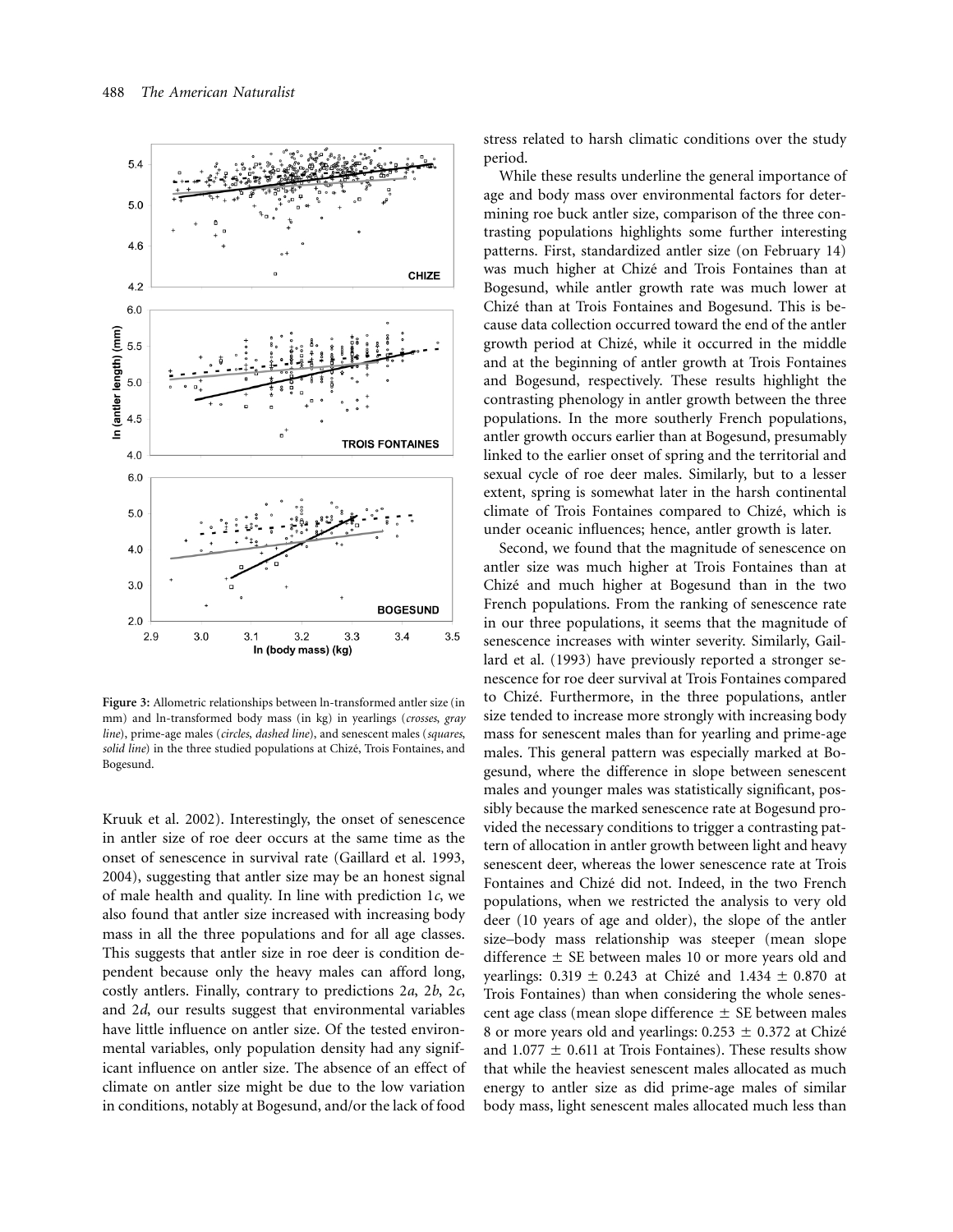| LS estimate | SE.   | t        | P    |
|-------------|-------|----------|------|
|             |       |          |      |
| 5.1827      | .0161 | 322.289  | .000 |
| .1232       | .0227 | 5.421    | .000 |
| .0698       | .0250 | 2.797    | .007 |
| $-.0249$    | .0105 | $-2.357$ | .021 |
| $-.0287$    | .0163 | $-1.755$ | .084 |
| .0380       | .0228 | 1.666    | .100 |
| .0616       | .0260 | 2.374    | .021 |
|             |       |          |      |
| $-.0097$    | .0349 | $-.279$  | .786 |
| $-.1087$    | .0421 | $-2.582$ | .030 |
|             |       |          |      |

**Table 1:** Best models describing the response of antler size to environmental variables

Note: Parameter estimates are shown as least square (LS) estimate and standard error (SE) and test statistics as *t* and *P*. The best model describes the response of absolute ln-transformed antler size to environmental variables at Chizé and relative ln-transformed antler size to environmental variables at Bogesund in prime-age males.  $YG = \text{yearlings}$ ,  $PA = \text{prime-age}$  males,  $SN = \text{sensor}$  males.  $HI =$ summer hydric index. Parameters for the terms including age PA  $-$  YG and age SN  $-$  YG are given as the differences between the given age level (PA and SN, respectively) and the reference age level YG.

did light younger males. This suggests that for senescent males, antler growth is more costly for poor-condition males than for good-condition males, as assumed by the handicap theory (e.g., Kotiaho 2000). We suggest that two alternative reproductive tactics may have evolved among senescent males, who are particularly sensitive to harsh environmental conditions (e.g., Clutton-Brock et al. 1982; Clutton-Brock and Albon 1983; Albon et al. 1983). First, heavy (i.e., high-quality) senescent males may exhibit a risk-prone tactic by investing heavily in antler growth in order to develop antlers of sufficient size to remain competitive against younger males, thereby allowing them to continue to defend their territory so as to maximize mating opportunities and hence lifetime reproductive success. Second, light (i.e., low-quality) senescent males may exhibit a conservative tactic, being unable to divert a large amount of energy to antler growth and so having inferior competitive ability than heavier and/or younger males. We speculate that these light old males might find it difficult to successfully defend a territory that may preclude them from mating. In support of this idea, Johansson (1996) observed that three of the five senescent males that she monitored in Sweden during their last rutting season before death were still actively territorial, were involved in male-male conflicts, and also courted and mated females, whereas the two others were evicted from their territory by younger males, subsequently remaining in restricted areas, and did not participate in any rutting activities at all (see also Liberg et al. 1998).

Third, the only effects of population density were on absolute antler size at Chizé and relative antler size at Bogesund in prime-age males (i.e., antler size decreased with increasing density). This was, in part, expected because the Chize´ population has experienced substantial density variation over the study period (range  $=$  $6.2-20.7$  deer/km<sup>2</sup>), and density-dependent responses have been previously reported for several life-history traits (Boutin et al. 1987; Gaillard et al. 1992, 1996, 1997; Pettorelli et al. 2002; Kjellander et al. 2006), while no evidence of density dependence has so far been reported in the highly productive population of Trois Fontaines (see Gaillard et al. 1993, 1996, 1997, 2003*a*). The absence of an effect on relative antler size at Chize´ suggests that the observed effect of population density on absolute antler size simply translated an effect on body mass. At Bogesund, while density-dependent responses have also been reported (Kjellander 2000; Kjellander et al. 2006), the absence of any density effect on absolute antler size here may be due to the weak density variation and low number of years for this study (see fig. B1; table C1). The significant effect of density on relative antler size in prime-age males was due to one exceptional high-density year (1992) when relative antler size was particularly low. Because sample size for this year was particularly low (see table C1), no firm conclusions can yet be drawn.

While most studies dealing with sexual selection have focused on highly sexually dimorphic ungulate species with a dominance-based mating system, such as red deer or Soay sheep, little is known about male mating tactics in territorial species with low sexual dimorphism, such as roe deer. We suspect that antler size in roe deer, as a major sexually selected trait, may play a crucial role in determining male mating success. A common view is that antlers, as weapons that can potentially inflict serious injury, may allow males to successfully defend their territory and so to control an area within which they may mate females without being harassed by rival males (e.g., Andersen et al. 1998). However, although they are monoestrous, female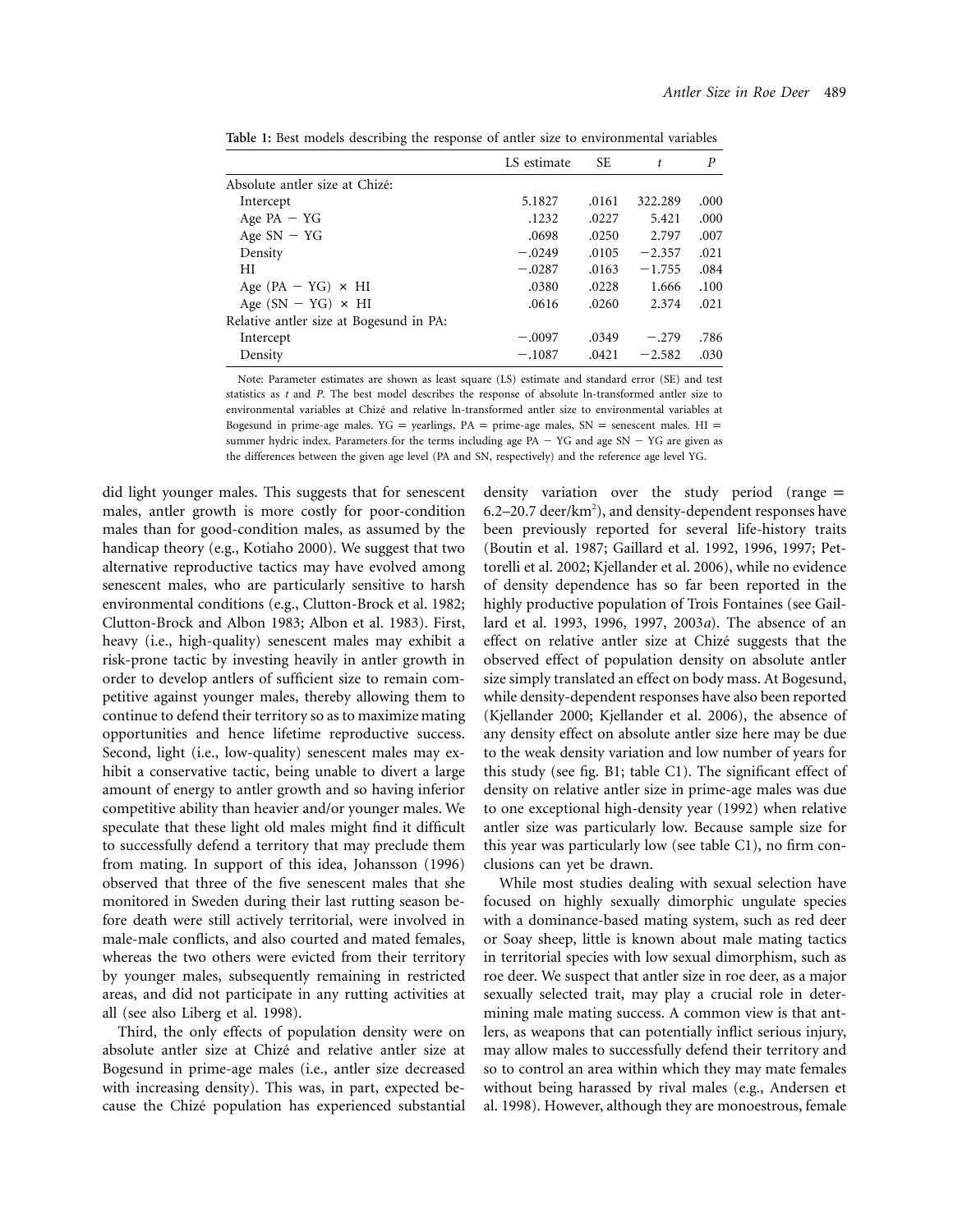roe deer may be courted and mated by several males because their ranges may overlap several male territories (Strandgaard 1972; Andersen et al. 1998), and a significant proportion (up to one-third) may make short (less than 48 h) rut excursions outside their normal home range, potentially mating with a nonneighboring male (see anecdotal observations in Norway [Linnell 1994; Andersen et al. 1995], Sweden [Liberg et al. 1998], Italy [San José and Lovari 1998], and France [M. Pellerin, S. Said, and J.-M. Gaillard, unpublished data]). Hence, territorial males may not be able to fully monopolize females during rut, and female mate choice probably also greatly influences male mating success in this species. Furthermore, in territorial species, dominance between males is generally location dependent, with males dominant inside their territory but subordinate outside (Owen-Smith 1977; for roe deer, see Hewison et al. 1998). In support of this idea, a very recent article on roe deer convincingly showed that territory holders consistently won male-male fights within their territories but not outside (Hoem et al., forthcoming). The authors concluded that roe deer territoriality was a low cost–low benefit process, which could be a tactic to reduce the frequency of potentially dangerous fights. Contrary to fights in harem-holding or lekking species, direct male-male fights are rather infrequent in territorial species. Even in the case of an intrusion of a rival male inside a territory, display behaviors (e.g., parallel walk, head shaking, scraping) often allow males to resolve conflicts without resorting to fighting (Liberg et al. 1998; Hoem et al., forthcoming). Hence, we suggest that in territorial species such as the roe deer, antler size may be a major cue in male display and female mate choice, acting as a reliable and honest signal of individual male phenotypic quality (our results). In support of this, Hoem et al. (forthcoming) showed that male-male fights escalated more and were more complex when the difference in antler size between combatants was smaller. Wahlström (1994) also found a positive correlation between yearling antler size and testicle

size in roe deer, indicating that antler size may reflect male fertility and sexual vigor, because testes size determines sperm production rate (Møller 1989). Furthermore, it seems that territorial males may evaluate the potential threat of yearlings, in terms of mating competition, by using yearling antler size as an honest indicator of phenotypic quality (Strandgaard 1972): yearlings with large antlers and large testes are more frequently victims of aggressive acts from territorial males and hence tend to disperse more (Strandgaard 1972; Wahlström 1994). Linking studies of antler size variation, territorial behavior, female choice, and genetic paternity in roe deer should provide a better understanding of how and why reproductive success varies in this weakly dimorphic territorial ungulate.

# **Acknowledgments**

The Swedish study was financed by the Swedish Association for Hunting and Wildlife Management, by the private foundations of Oscar och Lilli Lamm stiftelser and Olle och Signhild Engkvist stiftelser, and a Swedish Research Council for Environment, Agricultural Sciences, and Spatial Planning–Institut National de la Recherche Agronomique grant. The analyses of French populations were financed by a collaborative research program between France and Norway, as well as by the Actions Concertées Incitatives and Groupement d'Intérêt Public Écosystèmes Forestiers research programs. The two French populations are managed by the Office National de la Chasse et de la Faune Sauvage. We are grateful to all the people who helped to catch roe deer at Bogesund, Chizé, and Trois Fontaines and particularly to B. Boisaubert, J.-M. Boutin, and D. Maillard for organizing the capture sessions and leading the fieldwork in the two French populations. Finally, we thank N. Morellet, D. Nussey, and one anonymous reviewer for providing valuable comments on the previous version of this manuscript.

# **APPENDIX A**

#### **Model Selection for the Effects of Age on Antler Size**

**Table A1:** Model selection for age-specific changes in absolute ln-transformed antler size in the three studied populations

|              | Null         | Age      | Age <sup>2</sup>                    | Age <sup>3</sup> | Full | Three<br>classes <b>classes</b> | Four<br>classes |
|--------------|--------------|----------|-------------------------------------|------------------|------|---------------------------------|-----------------|
| Chizé:       |              |          |                                     |                  |      |                                 |                 |
| df           | $\mathbf{R}$ |          | $5 - 5$                             | - 6              | -15  | 5.                              |                 |
| AIC          | $-376.7$     | $-367.4$ | $-396.4$ $-396.0$ $-366.9$ $-431.9$ |                  |      |                                 | $-423.9$        |
| $\Delta AIC$ | 55.1         | 64.4     | 35.5                                | 35.8             | 64.9 | .0                              | 8.0             |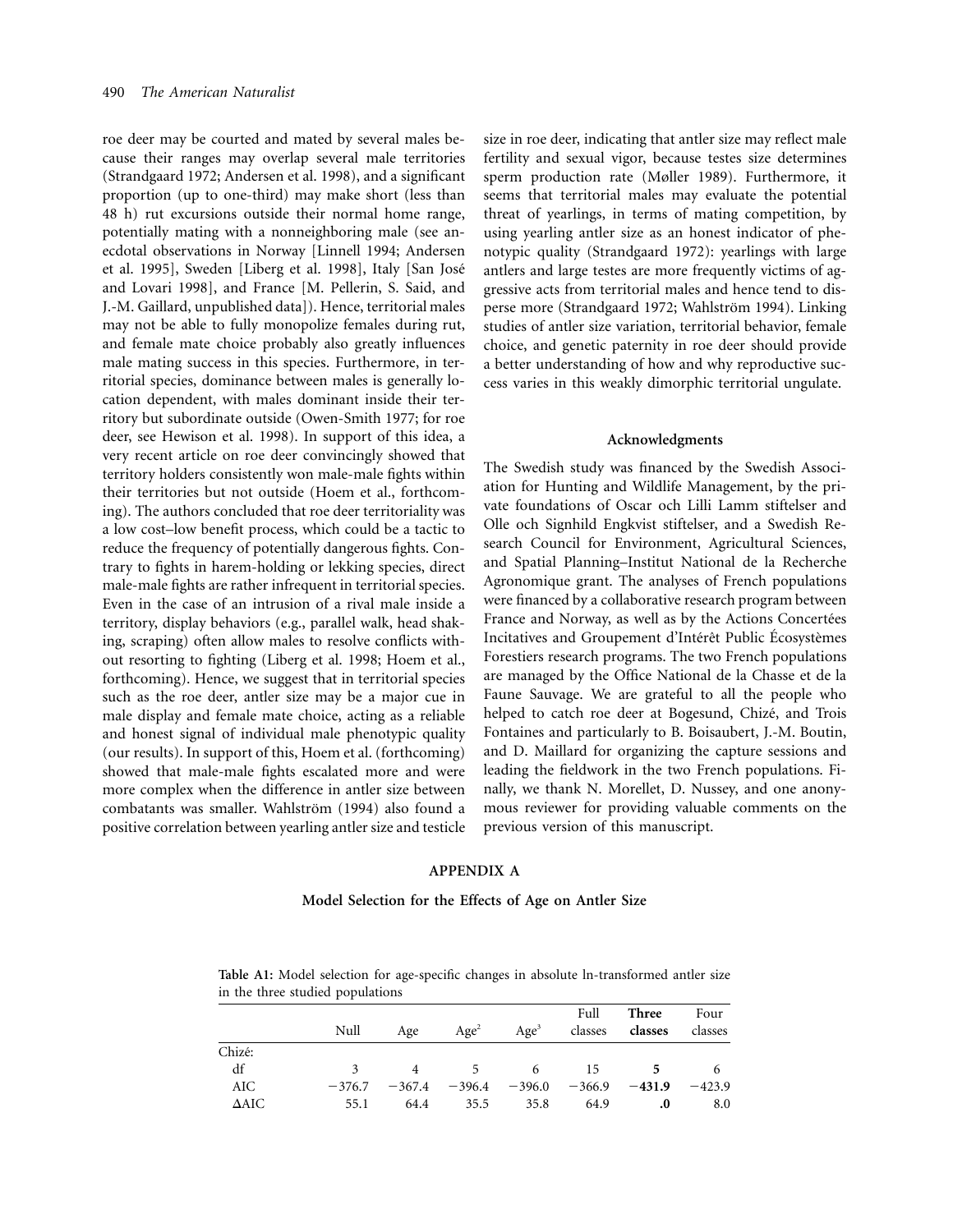|                    | Null  | Age            | Age <sup>2</sup> | Age <sup>3</sup> | Full<br>classes | <b>Three</b><br>classes | Four<br>classes |
|--------------------|-------|----------------|------------------|------------------|-----------------|-------------------------|-----------------|
| Trois Fontaines:   |       |                |                  |                  |                 |                         |                 |
| df                 | 3     | $\overline{4}$ | 5                | 6                | 15              | 5                       | 6               |
| AIC                | 15.9  | 22.6           | 11.8             | 21.1             | 31.2            | $-5.5$                  | $\cdot^4$       |
| $\Delta AIC$       | 21.4  | 28.1           | 17.3             | 26.6             | 36.7            | .0                      | 5.9             |
| Bogesund:          |       |                |                  |                  |                 |                         |                 |
| df                 | 3     | $\overline{4}$ | 5                | 6                | 12              | 5                       | 6               |
| AIC                | 251.2 | 255.2          | 240.8            | 251.2            | 239.4           | 227.0                   | 231.2           |
| $\Delta {\rm AIC}$ | 24.2  | 28.3           | 13.9             | 24.2             | 12.4            | .0                      | 4.2             |
|                    |       |                |                  |                  |                 |                         |                 |

**Table A1** (*Continued*)

Note: Model selection was performed using the Akaike Information Criterion (AIC) as recommended by Burnham and Anderson (2002).  $\Delta$ AIC is the AIC difference between the given model and the best model. The selected model appears in bold. Null  $=$  constant model. Age  $=$  model with age fitted as a covariable.  $Age^2$  = model with age fitted as a quadratic function. Age<sup>3</sup> = model with age fitted as a cubic function. Full classes = model with age fitted as a factor with as many age classes as observed different ages. Three classes = model with age fitted as a factor with three age classes (i.e., 1, 2–7, 8+ years). Four classes = model with age fitted as a factor with four age classes (i.e.,  $1, 2, 3-7, 8+$  years).

#### **Literature Cited**

- Albon, S. D., F. E. Guinness, and T. H. Clutton-Brock. 1983. The influence of climatic variation on the birth weights of red deer (*Cervus elaphus*). Journal of Zoology (London) 200:295–298.
- Andersen, R., J. D. C. Linnell, and R. Aanes. 1995. Rådyr i kulturlandskapet. Sluttrapport. Norwegian Institute for Nature Research, Fagrapport 10:1–80.
- Andersen, R., P. Duncan, and J. D. C. Linnell, eds. 1998. The European roe deer: the biology of success. Scandinavian University Press, Oslo.
- Andersen, R., J. M. Gaillard, J. D. C. Linnell, and P. Duncan. 2000. Factors affecting maternal care in an income breeder, the European roe deer. Journal of Animal Ecology 69:672–682.
- Andersson, M. B. 1994. Sexual selection. Princeton University Press, Princeton, NJ.
- Ashley, E. P., G. B. McCullough, and J. T. Robinson. 1998. Morphological responses of white-tailed deer to a severe population reduction. Canadian Journal of Zoology 76:1–5.
- Bartos, L., and R. Bahbouh. 2006. Antler size and fluctuating asymmetry in red deer (*Cervus elaphus*) stags and probability of becoming a harem holder in rut. Biological Journal of the Linnean Society 87:59–68.
- Becker, M., T. M. Nieminen, and F. Geremia. 1994. Short-term variation and long-term changes in oak productivity in northeastern France: the role of climate and atmospheric  $CO<sub>2</sub>$ . Annales des Sciences Forestières 51:447-492.
- Bennett, P. M., and I. P. F. Owens. 2002. Evolutionary ecology of birds: life histories, mating systems and extinction. Oxford University Press, Oxford.
- Boutin, J. M., J. M. Gaillard, D. Delorme, and G. Van Laere. 1987. Suivi de l'évolution de la fécondité chez le chevreuil (*Capreolus capreolus*) par l'observation des groupes familiaux. Gibier Faune Sauvage 4:255–265.
- Burnham, K. P., and D. R. Anderson. 2002. Model selection and multi-model interference: a practical information-theoretic approach. Springer, New York.
- Caughley, G. 1966. Mortality patterns in mammals. Ecology 47:906– 918.

Charlesworth, B. 1994. Evolution in age-structured populations. Cambridge University Press, Cambridge.

- Clutton-Brock, T. H. 1982. The functions of antlers. Behaviour 70: 108–125.
- Clutton-Brock, T. H., and S. D. Albon. 1983. Climatic variation and body weight of red deer. Journal of Wildlife Management 47:1197– 1201.
- Clutton-Brock, T. H., F. E. Guinness, and S. D. Albon. 1982. Red deer: behavior and ecology of two sexes. University of Chicago Press, Chicago.
- Coltman, D. W., M. Festa-Bianchet, and J. T. Jorgenson. 2001. Agedependent sexual selection in bighorn rams. Proceedings of the Royal Society B: Biological Sciences 269:165–172.
- Cotton, S., K. Fowler, and A. Pomiankowski. 2004. Do sexual ornaments demonstrate heightened condition-dependent expression as predicted by the handicap hypothesis? Proceedings of the Royal Society B: Biological Sciences 271:771–783.
- Crawley, M. J. 2002. Statistical computing: an introduction to data analysis using S-Plus. Wiley, Chichester.
- Dajoz, R. 1973. Précis d'écologie. Gauthier-Villars, Paris.
- Darwin, C. 1859. On the origin of species by means of natural selection. J. Murray, London.
- ———. 1871. The descent of man, and selection in relation to sex. J. Murray, London.
- Ericsson, G., K. Wallin, J. P. Ball, and M. Broberg. 2001. Age-related reproductive effort and senescence in free-ranging moose, *Alces alces*. Ecology 82:1613–1620.
- Eshel, I., I. Volovik, and E. Sansone. 2000. On Fisher-Zahavi's handicapped sexy son. Evolutionary Ecology Research 2:509–523.
- Espmark, Y. 1964. Studies in dominance-subordination relationship in a group of semi-domestic reindeer (*Rangifer tarandus* L.). Animal Behaviour 12:420–426.
- Festa-Bianchet, M., D. W. Coltman, L. Turelli, and J. T. Jorgenson. 2004. Relative allocation to horn and body growth in bighorn rams varies with resource availability. Behavioral Ecology 15:305–312.
- Fisher, R. A. 1915. The evolution of sexual preference. Eugenics Review 7:184–192.
- Flerov, K. K. 1952. Fauna of the USSR: mammals. Vol. 1, no. 2. Musk deer and deer. Academy of Sciences of the USSR, Moscow. [In Russian; English translation 1960, published for the National Sci-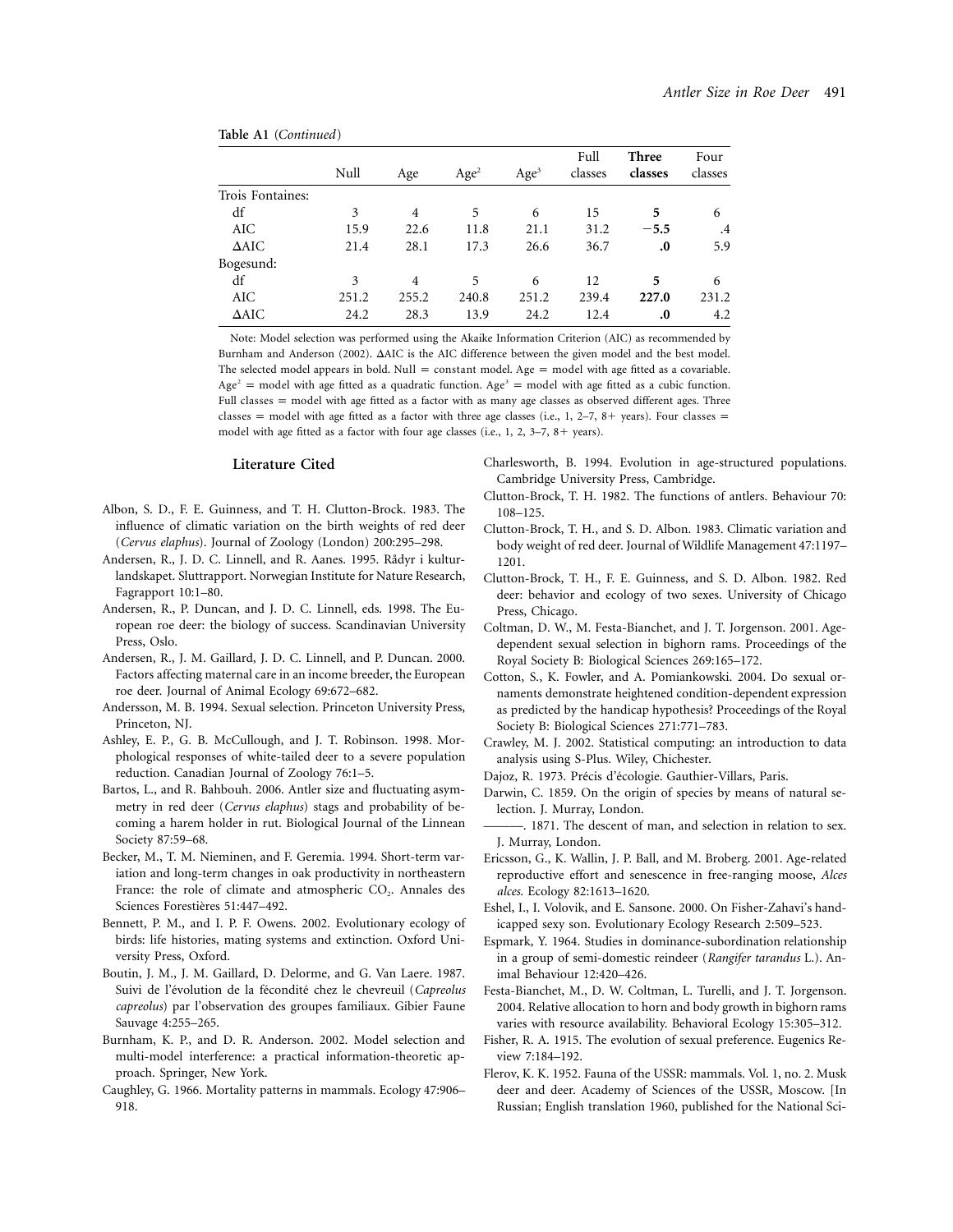#### 492 *The American Naturalist*

ence Foundation and the Smithsonian Institution, Washington, DC, by the Israel Program for Scientific Translations, Jerusalem.]

- Fowler, C. W. 1987. A review of density dependence in populations of large mammals. Pages 401–441 *in* H. H. Genoways, ed. Current mammalogy. Plenum, New York.
- Gaillard, J. M., A. J. Sempéré, J. M. Boutin, G. Van Laere, and B. Boisaubert. 1992. Effects of age and body weight on the proportion of females breeding in a population of roe deer (*Capreolus capreolus*). Canadian Journal of Zoology 70:1541–1545.
- Gaillard, J. M., D. Delorme, J. M. Boutin, G. Van Laere, B. Boisaubert, and R. Pradel. 1993. Roe deer survival patterns: a comparative analysis of contrasting populations. Journal of Animal Ecology 62: 778–791.
- Gaillard, J. M., D. Delorme, J. M. Boutin, G. Van Laere, and B. Boisaubert. 1996. Body mass of roe deer fawns during winter in two contrasting populations. Journal of Wildlife Management 60: 29–36.
- Gaillard, J. M., J. M. Boutin, D. Delorme, G. Van Laere, P. Duncan, and J. D. Lebreton. 1997. Early survival in roe deer: causes and consequences of cohort variation in two contrasted populations. Oecologia (Berlin) 112:502–513.
- Gaillard, J. M., M. Festa-Bianchet, G. Yoccoz, A. Loison, and C. Toïgo. 2000. Temporal variation in fitness components and population dynamics of large herbivores. Annual Review of Ecology and Systematics 31:367–393.
- Gaillard, J. M., A. Loison, C. Toïgo, D. Delorme, and G. Van Laere. 2003*a*. Cohort effects and deer population dynamics. Ecoscience 10:412–420.
- Gaillard, J. M., A. Loison, M. Festa-Bianchet, N.G. Yoccoz, and E. Solberg. 2003*b*. Ecological correlates of life span in populations of large herbivorous mammals. Population and Development Review 29:39–56.
- Gaillard, J. M., P. Duncan, D. Delorme, G. Van Laere, N. Pettorelli, D. Maillard, and G. Renaud. 2003*c*. Effects of Hurricane Lothar on the population dynamics of European roe deer. Journal of Wildlife Management 67:767–773.
- Gaillard, J. M., A. Viallefont, A. Loison, and M. Festa-Bianchet. 2004. Assessing senescence patterns in populations of large mammals. Animal Biodiversity and Conservation 27:47–58.
- Garel, M., A. Loison, J. M. Gaillard, J. M. Cugnasse, and D. Maillard. 2004. The effects of a severe drought on mouflon lamb survival. Proceedings of the Royal Society B: Biological Sciences 271:S471– S473.
- Gaussen, H. 1954. Théorie et classification des climats et microclimats. VIIIe Congrès International de Botanique Paris, sec. 7, 13, pp. 125–130.
- Geist, V. 1966. The evolution of horn-like organs. Behaviour 27:175– 214.
- Goss, R. J. 1983. Deer antlers: regeneration, function, and evolution. Academic Press, New York.
- Hewison, A. J. M., J. P. Vincent, and D. Reby. 1998. Social organisation of European roe deer. Pages 189–219 *in* R. Andersen, P. Duncan, and J. D. C. Linnell, eds. The European roe deer: the biology of success. Scandinavian University Press, Oslo.
- Hewison, A. J. M., J. P. Vincent, J. M. Angibault, D. Delorme, G. Van Laere, and J. M. Gaillard. 1999. Tests of estimation of age from tooth wear on roe deer of known age: variation within and among populations. Canadian Journal of Zoology 77:58–67.

Hoem, S. A., C. Melis, J. D. C. Linnell, and R. Andersen. Forthcom-

ing. Fighting behaviour in the European roe deer *Capreolus capreolus*. Acta Theriologica.

- Huxley, J. S. 1931. The relative size of antlers in deer. Proceedings of the Royal Society B: Biological Sciences 193:819–864.
- Iwasa, Y., A. Pomiankowski, and S. Nee. 1991. The evolution of costly mate preferences. II. The "handicap" principle. Evolution 45:1431– 1442.
- Johansson, A. 1996. Territorial dynamics and marking behaviour in male roe deer. PhD thesis. Stockholm University.
- Jorgenson, J. T., M. Festa-Bianchet, and W. D. Wishart. 1998. Effects of population density on horn development in bighorn rams. Journal of Wildlife Management 62:1011–1020.
- Kjellander, P. 2000. Density dependence in roe deer population dynamics. PhD thesis. Swedish University of Agricultural Sciences, Uppsala.
- Kjellander, P., J. M. Gaillard, and A. J. M. Hewison. 2006. Densitydependent responses of fawn cohort body mass in two contrasting roe deer populations. Oecologia (Berlin) 146:521–530.
- Kokko, H., R. Brooks, M. D. Jennions, and J. Morley. 2003. The evolution of mate choice and mating biases. Proceedings of the Royal Society B: Biological Sciences 270:653–664.
- Kotiaho, J. S. 2000. Testing the assumptions of conditional handicap theory: costs and condition dependence of a sexually selected trait. Behavioral Ecology and Sociobiology 48:188–194.
- Kruuk, L. E. B., J. Slate, J. M. Pemberton, S. Brotherstone, F. E. Guinness, and T. H. Clutton-Brock. 2002. Antler length in red deer: heritability and selection but no evolution. Evolution 56: 1683–1695.
- Liberg, O., A. Johansson, R. Anderssen, and J. D. C. Linnell. 1998. Mating system, mating tactics and the function of male territoriality in roe deer. Pages 221–256 *in* R. Andersen, P. Duncan, and J. D. C. Linnell, eds. The European roe deer: the biology of success. Scandinavian University Press, Oslo.
- Lincoln, G. A. 1994. Teeth, horns and antlers: the weapons of sex. Pages 131–158 *in* R. V. Short and E. Balaban, eds. The differences between sexes. Cambridge University Press, Cambridge.
- Linnell, J. D. C. 1994. Reproductive tactics and parental care in Norwegian roe deer. PhD thesis. National University of Ireland, Cork.
- Loison, A., M. Festa-Bianchet, J. M. Gaillard, J. T. Jorgenson, and J. M. Jullien. 1999. Age-specific survival in five populations of ungulates: evidence of senescence. Ecology 80:2359–2554.
- Malo, A. F., E. R. S. Roldan, J. Garde, A. J. Soler, and M. Gomendio. 2005. Antlers honestly advertise sperm production and quality. Proceedings of the Royal Society B: Biological Sciences 272:149– 157.
- Min, S. E. 1997. Variation in sexually dimorphic traits of male pronghorns. Journal of Mammalogy 78:31–47.
- Mohen, R. A., J. Pastor, and Y. Cohen. 1999. Antler growth and extinction of Irish elk. Evolutionary Ecology Research 1:235–249.
- Møller, A. P. 1989. Ejaculate quality, testes size and sperm production in mammals. Functional Ecology 3:91–96.
- Møller, A. P. and R. V. Alatalo. 1999. Good-genes effects in sexual selection. Proceedings of the Royal Society B: Biological Sciences 266:85–91.
- Mysterud, A., N. G. Yoccoz, N. C. Stenseth, and R. Langvatn. 2001. Effects of age, sex and density on body weight of Norwegian red deer: evidence of density-dependent senescence. Proceedings of the Royal Society B: Biological Sciences 268:911–919.
- Mysterud, A., E. Meisingset, R. Langvatn, N. G. Yoccoz, and N. C.